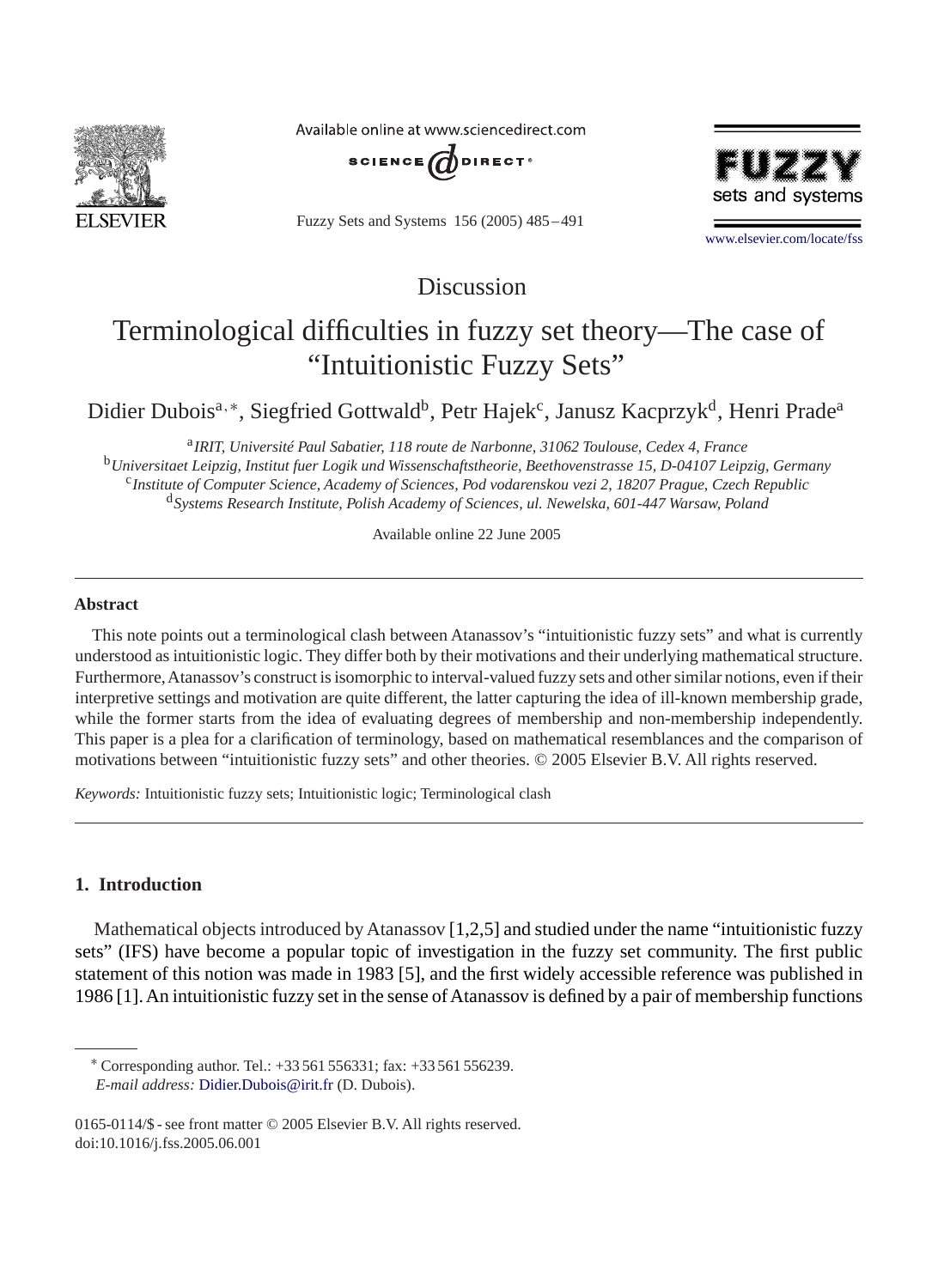$(F^+, F^-)$  denoted by IF, where  $F^+(u)$  is the degree of membership of *u* in IF and  $F^-(u)$  is its degree of non-membership. It is worth pointing out that this may be seen as a fuzzification of the idea of sub-definite set, introduced some years before by Narin'yani [\[29\]](#page-6-0) who separately handles the (ordinary) set  $F^+$  of elements known as belonging to the sub-definite set and the (ordinary) set  $F^-$  of elements known as not belonging to it, with the condition  $F^+ \cap F^- = \emptyset$  (together with some constraints on the cardinalities of  $F^+$  and  $F^-$ ). Such a condition is extended to the two membership functions  $F^+$  and  $F^-$ , which for IFS are supposed to satisfy the constraint:

$$
F^{+}(u) + F^{-}(u) \leq 1.
$$
 (1)

Mind that what become gradual here are the membership degrees, not the uncertainty about membership. In other words,  $F^+(u)$  is viewed as a lower bound on membership, and  $F^-(u)$  is a lower bound on non-membership. The basic intuitionistic fuzzy set-theoretic (or logical) operations for such IFSs are proposed as follows:

Conjunction: IF  $\cap$  IG(u) = (min( $F^+(u)$ ,  $G^+(u)$ ), max( $F^-(u)$ ,  $G^-(u)$ )), Disjunction: IF  $\cup$  IG(u) = (max(F<sup>+</sup>(u), G<sup>+</sup>(u)), min(F<sup>-</sup>(u), G<sup>-</sup>(u))), Negation:  $IF<sup>c</sup>(u) = (F<sup>-</sup>(u), F<sup>+</sup>(u)).$ 

On this basis many subsequent papers have been written, developing set-theoretic as well as logical aspects of the theory.

## **2. Are (Atanassov's) intuitionistic fuzzy sets intuitionistic?**

A so-called "intuitionistic fuzzy set theory" was independently introduced by Takeuti and Titani [\[34\]](#page-6-0) as a set theory developed in (a kind of) intuitionistic logic. Takeuti–Titani's intuitionitic fuzzy logic is simply an extension of intuitionistic logic [\[35\],](#page-6-0) i.e. all formulas provable in the intuitionistic logic are provable in their logic. They give a sequent calculus which extends Heyting intuitionistic logic LJ, an extension that does not collapse to classical logic and keeps the flavour of intuitionism.

The name "intuitionistic" in Atanassov's theory of IFSs was most probably motivated by the inequality (1) which is supposed to express the rejection of the excluded middle law, like in intuitionistic logic. Such mathematical objects look reasonable and interesting from the point of view of the theory of fuzzy sets as well as from application viewpoints, but it can be argued that the name "intuitionistic fuzzy sets" (IFSs) for Atanassov theory is unsuitable and misleading, at least for the following three reasons:

- 1. Intuitionistic fuzzy set theory by Takeuti and Titani [\[34\]](#page-6-0) is an absolutely legitimate approach, in the scope of intuitionistic logic, but it has nothing to do with Atanassov's intuitionistic fuzzy sets.
- 2. As well known, the law of excluded middle is not valid in fuzzy logic in general; so, the fact that IFSs do not satisfy it is no sufficient reason to use the name "intuitionistic". Much worse, as analyzed in the paper by Cattaneo and Ciucci [\[9\],](#page-5-0) the connectives of IFS theory violate properties of intuitionistic logic by validating the double negation (involution) axiom  $IF^{cc} = IF$ , which is not valid in intuitionistic logic. (Recall that axioms of intuitionistic logic extended by the axiom of double negation imply classical logic, and thus imply excluded middle; see e.g. Kleene [\[27\]\)](#page-6-0). On the other hand, the axiom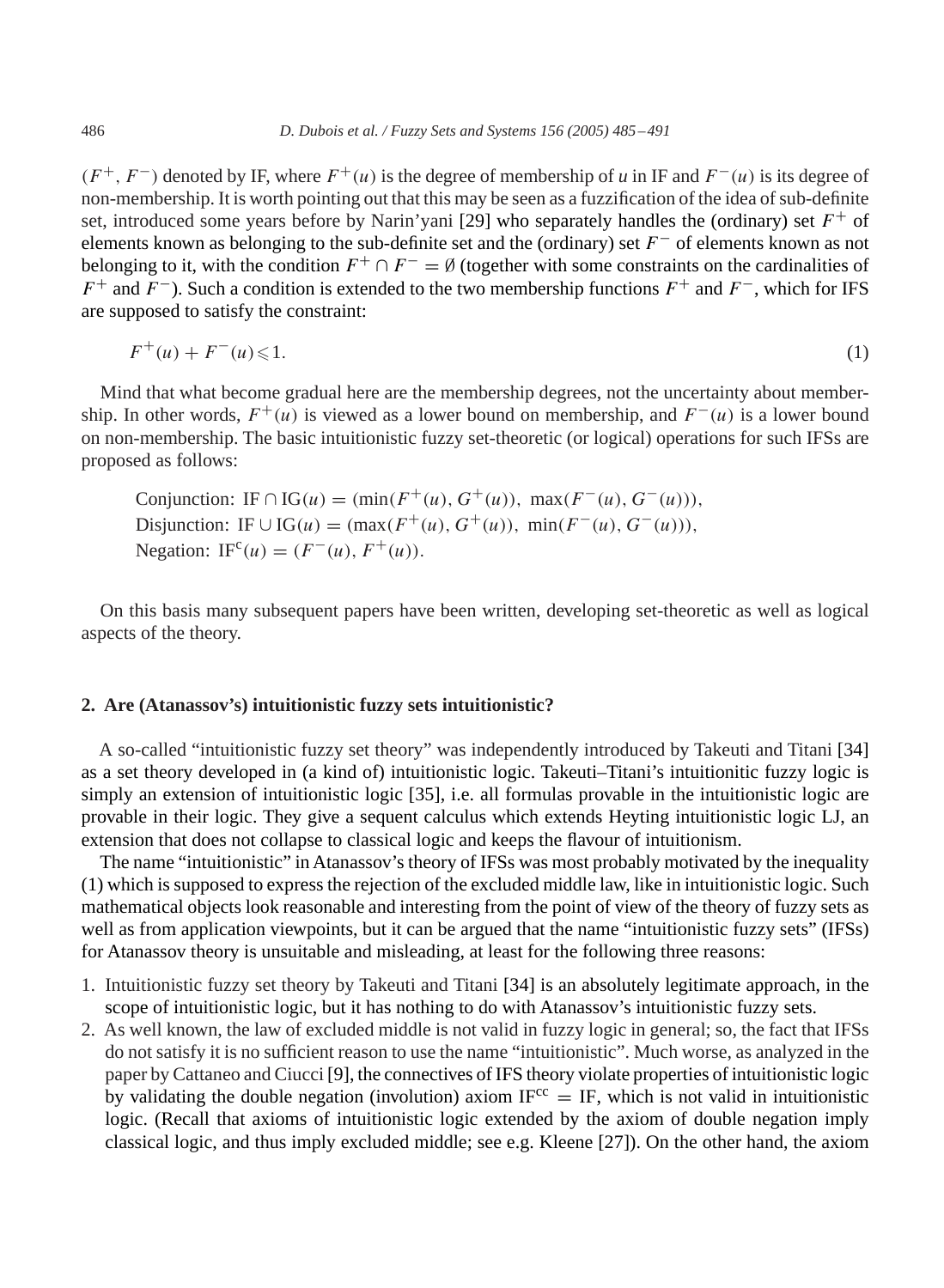of non-contradiction  $A \cap A^c = 0$  is valid in intuitionistic logic but it is not satisfied in IFS theory by the commonly used involutive negation.

3. Finally, the philosophical ideas behind intuitionism in general, and intuitionistic mathematics and intuitionistic logic in particular have a strong tendency toward constructivist points of view. There are no relationship between these ideas and the basic intuitive ideas of IFS theory.

The main objection to the terminology used byAtanassov is the fact that he calls "intuitionistic fuzzy set theory" something which accepts rules and principles (as double negation) that, added to the intuitionistic logic, make it classical, i.e. nothing from intuitionism remains. Calling the Atanassov theory intuitionistic leads to a misunderstanding.

#### **3. Mathematical similarities between interval-valued fuzzy sets and intuitionistic fuzzy sets**

The older notion of interval-valued fuzzy sets was introduced independently by Zadeh [\[40\],](#page-6-0) Grattan-Guiness [\[22\],](#page-5-0) Jahn [\[25\],](#page-5-0) Sambuc [\[31\],](#page-6-0) in the 1970s, in the same year. An interval-valued fuzzy set (IVF) is defined by an interval-valued membership function: a mapping *F* from the universe *U* to the set of closed intervals in [0, 1]. Let  $F(u) = [F_*(u), F^*(u)]$ . The union, intersection and complementation of IVFs is obtained by canonically extending fuzzy set-theoretic operations to intervals. As such operations are monotonic, this step is mathematically obvious. For instance, the most elementary fuzzy set operations are extended as follows:

Conjunction:  $F \cap G(u) = [\min(F_*(u), G_*(u)), \min(F^*(u), G^*(u))];$ Disjunction:  $F \cup G(u) = [\max(F_*(u), G_*(u)), \max(F^*(u), G^*(u))];$ Negation:  $F^{c}(u) = [1 - F^{*}(u), 1 - F_{*}(u)].$ 

IVFs are a special case of *L*-fuzzy sets in the sense of Goguen [\[20\]](#page-5-0) and a special case of type 2 fuzzy set (also introduced by Zadeh [\[40\]\)](#page-6-0). See Walker and Walker [\[36\]](#page-6-0) for a careful study of connectives for type 2 fuzzy sets; their results apply to the special case of IVFs.

The use of an involutive negation acting on the pair of membership and non-membership functions make IFS theory formally collapse to IVF theory. Indeed, constraint (1) always guarantees the existence of the membership degree interval  $[F^+(u), 1 - F^-(u)]$ , which can thus be identified with  $[F_*(u), F^*(u)]$ , and the set-theoretic operations defined for IFS agree with the standard extension of basic fuzzy set connectives to interval-valued membership recalled above. For instance, negation in IFS theory becomes the above complementation to 1 extended to intervals, i.e.,  $1 - [F^+(u), 1 - F^-(u)] = [F^-(u), 1 - F^+(u)]$ . The same holds for min and max connectives. This collapse was already noticed by Atanassov and Gargov [\[4\]](#page-5-0) in the 1980s, and this was later emphasized by several scholars (e.g. Dubois et al. [\[15\],](#page-5-0) Deschrijver, Kerre [\[11\]](#page-5-0) and Cornelis et al. [\[10\]\)](#page-5-0) even if the initial intuitions behind IFS theory and interval-valued fuzzy sets differ. The formal study of IFS can thus also naturally be cast in the wider setting of lattice-valued fuzzy sets [\[23](#page-5-0)[,37\]\)](#page-6-0).

The above mathematical equivalence of IFSs with interval-valued fuzzy sets confirm that  $F^+$  and  $F^$ can be, respectively, viewed as lower bounds on the membership functions of a regular fuzzy set *F* and its regular complement  $1-F$  (a subdefinite fuzzy set, in the terminology of Narin'yani [\[29\]\)](#page-6-0). Then,  $F^+$  and  $F^-$  represent incomplete knowledge about *F*, which explains that one may have two IFSs ( $F^+$ ,  $F^-$ ) and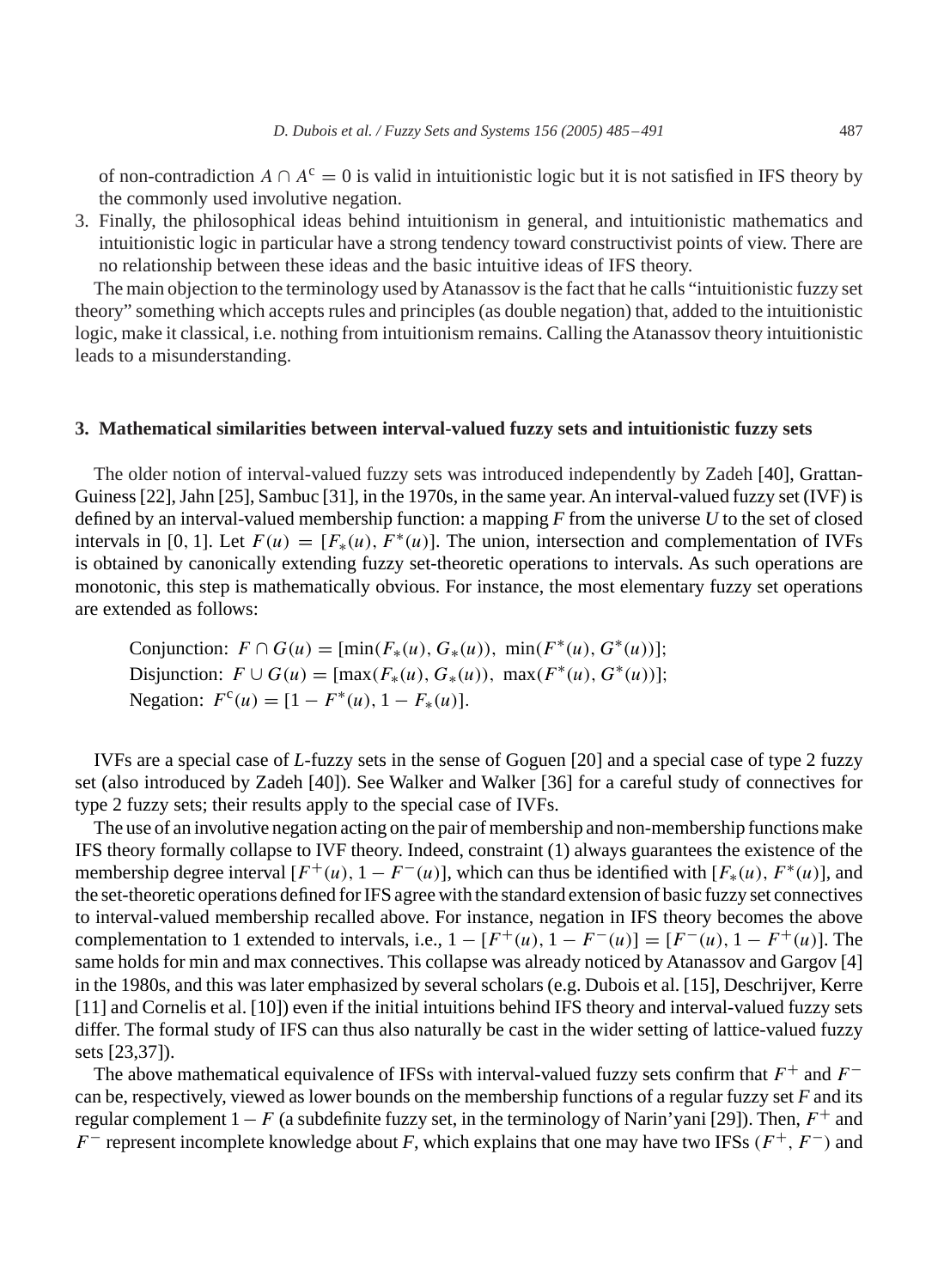$(G^+, G^-)$  with for instance  $F^+ = G^+$  but  $F^- \neq G^-$  (as two different pieces of knowledge about *F*). So, the temptation to see the pair  $(F^+, F^-)$  as made of a well-defined fuzzy set and its (independently, but uniquely defined) non-truth-functional complement is hard to sustain. This formal equivalence between IFSs and IVFs confirms that IFSs have little to do with the algebraic structure of intuitionistic logic.

**Remark.** Interestingly, interval-valued fuzzy sets were several times reintroduced later on, under yet other names, like vague sets [\[19,7\],](#page-5-0) and grey fuzzy sets (used in modelling and decision [\[24\]\)](#page-5-0). In fact, grey sets [\[12\]](#page-5-0) are another name for many-valued quantities introduced by Young [\[39\]](#page-6-0) and grey set theory often reduces to interval analysis pioneered by Moore [\[28\].](#page-6-0) So grey sets are not interval-valued fuzzy sets [\[38\]](#page-6-0) but grey membership functions come down to interval-valued fuzzy sets most of the time [\[17\].](#page-5-0) Adopting a unique terminology for the interval-valued fuzzy sets would also avoid the case of scholars proving the same results in different settings.

### **4. On specific practical motivations for Atanassov theory**

One should of course bear in mind that a mathematical equivalence is one thing, and what a particular mathematical concept or property may model (its semantics) is another thing, and clearly the latter is what matters more for applications. For instance, in the case of interval-valued fuzzy sets, the idea is that membership grades can hardly be precise. As fuzzy sets are supposed to model ill-defined concepts, some scientists have argued that requiring precision in membership grades may sound paradoxical. Although this view could be challenged, it naturally leads to interval-valued fuzzy sets in a first step of departure away from standard fuzzy sets. Indeed it is a long tradition in economics, engineering, etc., that intervals were used to represent values of quantities in case of uncertainty. For instance, dealing with uncertain possibilistic information about the potential elements of an ill-known set, give birth to a special kind of interval-valued fuzzy set named twofold fuzzy set [\[16\].](#page-5-0) A rough set [\[30\]](#page-6-0) is a kind of interval-valued set induced by indiscernibility of elements.

However, the membership and non-membership degrees in the IFSs may represent something else, namely the idea that concepts are more naturally approached by separately envisaging positive and negative instances. It leads to the idea of loosely related membership and non-membership functions. This idea of positive vs. negative information is actually confirmed by psychological investigations [\[8\],](#page-5-0) and is currently studied in various domains of information engineering including preference modelling, learning, and reasoning (see for instance Grabisch and Labreuche [\[21\],](#page-5-0) Dubois et al. [\[13\],](#page-5-0) and papers from two special sessions at the IPMU 2004 conference in Perugia [\[14\]\)](#page-5-0) under the term bipolarity.

In [\[33\],](#page-6-0) the IFSs were illustrated on a voting example when "yes", "no" and "abstain" votes are possible. Abstention votes may be accounted for by means of the IFSs if they are viewed to represent votes that are "unclassifiable". This is in line with, for instance, Kang [\[26\]](#page-5-0) who presents, and experimentally verifies, a novel model of abstention as an expression of a voter's discomfort with particular political options, not as an expression of a voter's uncertainty about what to do (how to vote). So, we can say that an abstention vote is an "unclassifiable" vote, i.e. which may be represented by an IFS, not the one that expresses "uncertainty", i.e. which may be represented by an interval-valued fuzzy set. Of course, this only means that a "pure" IFS may be a more intuitive model in a particular situation than its equivalent interval-valued formulation. But, again, such intuitions are at odds with the intuitionistic tradition even if one feels they can be perfectly legitimate.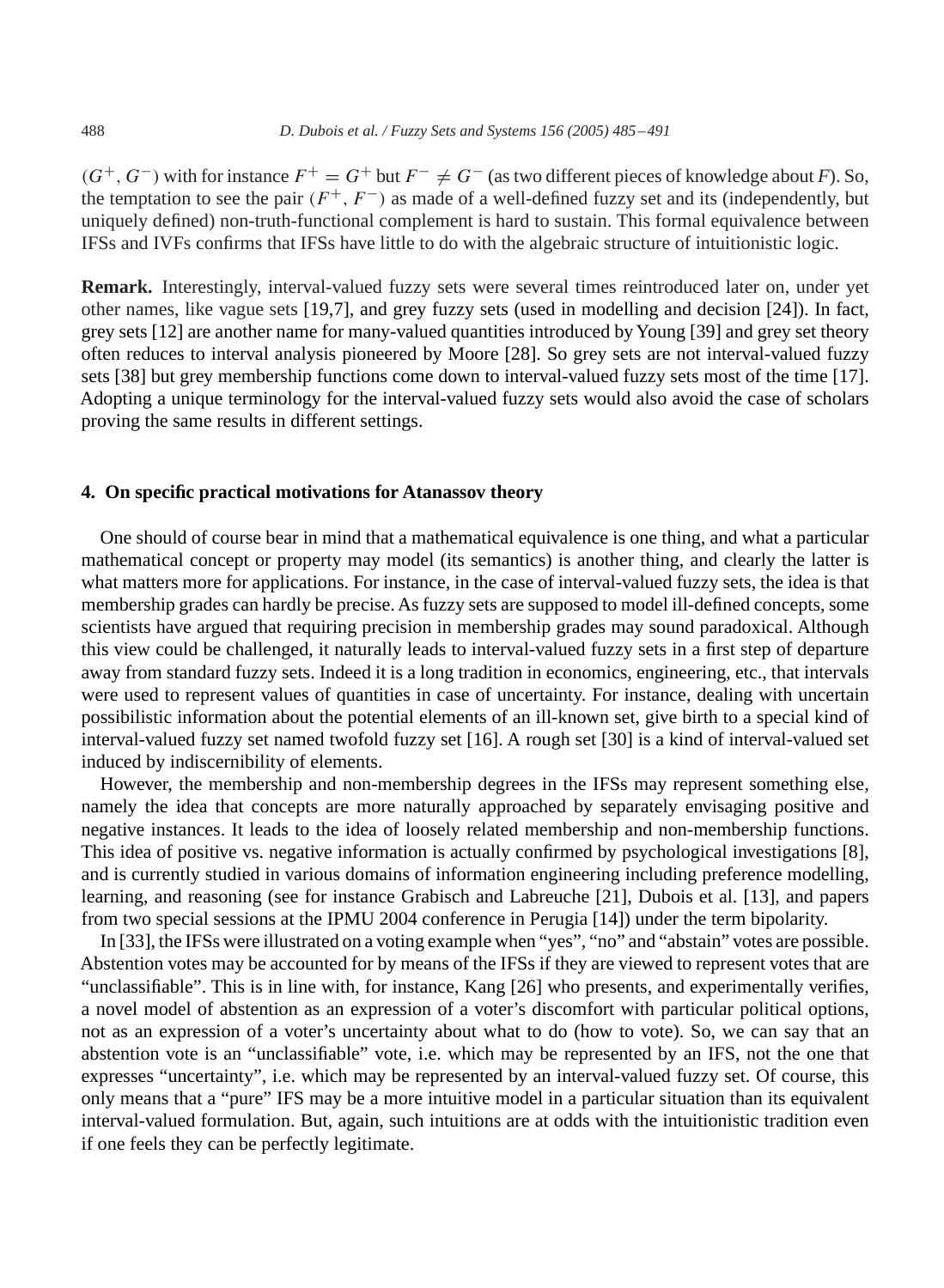#### **5. Towards a modified terminology**

For the above reasons, the term "intuitionistic fuzzy sets", and still worse "intuitionistic fuzzy logic" in the sense of [\[1,5\],](#page-5-0) *turns out to be unjustified*, *misleading*, *and possibly offensive to people in intuitionistic mathematics and logic*, let alone its clashing with the correct usage of "intuitionistic fuzzy logic" by Takeuti and Titani [\[34\]](#page-6-0) and those building on their work [\[6,18\].](#page-5-0)

The clarification of formal matters and nomenclature related to Atanassov theory, namely the representation of imprecise concepts via membership and non-membership degrees that do not sum up to 1, is useful for a proper development of applications. Applications of IFS appear more and more frequently in the literature, and some of them seem to be serious and claim good results. Of course, authors of papers coming from engineering, economics, etc., may be unaware of, or even may not care about the fact that the name of the formal apparatus employed is inappropriate. But they should be offered a "clean" name anyway.

In a paper [\[3\]](#page-5-0) presented at the EUSFLAT'03 conference, it is argued that it is now too late to change the name, be it good or not, in view of a growing number of theoretical and applied papers. Unfortunately, we have to disagree with this argumentation. On the contrary, we believe that it would be crucial and helpful for a further development of Atanassov's IFS theory and its applications to refrain from using the name "intuitionistic fuzzy sets" (and intuitionistic fuzzy logic) when speaking about the IFSs.

To do it smoothly and painlessly, a good solution might be, for instance, to use the term *I*-fuzzy sets with "*I*" resembling the old inappropriate name but allowing also other interpretation like "interval", "imprecise", etc. However, in view of the above discussion on motivations, these names do not seem to faithfully capture the motivations of IFSs. In fact, since the term "bipolarity" seems to be agreed upon in some communities, from preference modelling to cognitive psychology, as capturing the separate handling of positive and negative aspects of information, one may suggest a more radical change and call IFSs "bipolar fuzzy sets". Besides there also exists the proposal of "neutrosophic logic" [\[32\]](#page-6-0) which generalizes Atanassov idea by dropping the condition  $F^+(u) + F^-(u) \leq 1$ , so as to capture a form of contradiction. Ultimately of course, only a consensus among scientists will legitimate the final choice of a proper name.

A change of name has occurred quite frequently in mathematics, science and technology, and in this case the entire community, theoreticians and practitioners, would only benefit by having a clean point of departure to further works, free from accusations that terms, concepts and properties from already existing and established areas have not been taken into account. Simply speaking, this small change would make a big difference.

#### **6. Conclusion**

This short note is an attempt at finding a constructive solution to a dilemma concerning the appropriateness of the name "intuitionistic fuzzy set" in Atanassov theory. We think that, since this apparatus belongs to a broadly perceived area of tools and techniques for the representation of imperfect (uncertain, imprecise, vague, etc.) information, then its name, foundations, formal tools, etc., should be in line with the terminology in this area, and not borrow its name from another field (intuitionistic logic), which is also well-established, but currently deals with other matters. We feel that since Atanassov's IFSs have without doubt an application potential, as shown by growing interest in diverse fields, such a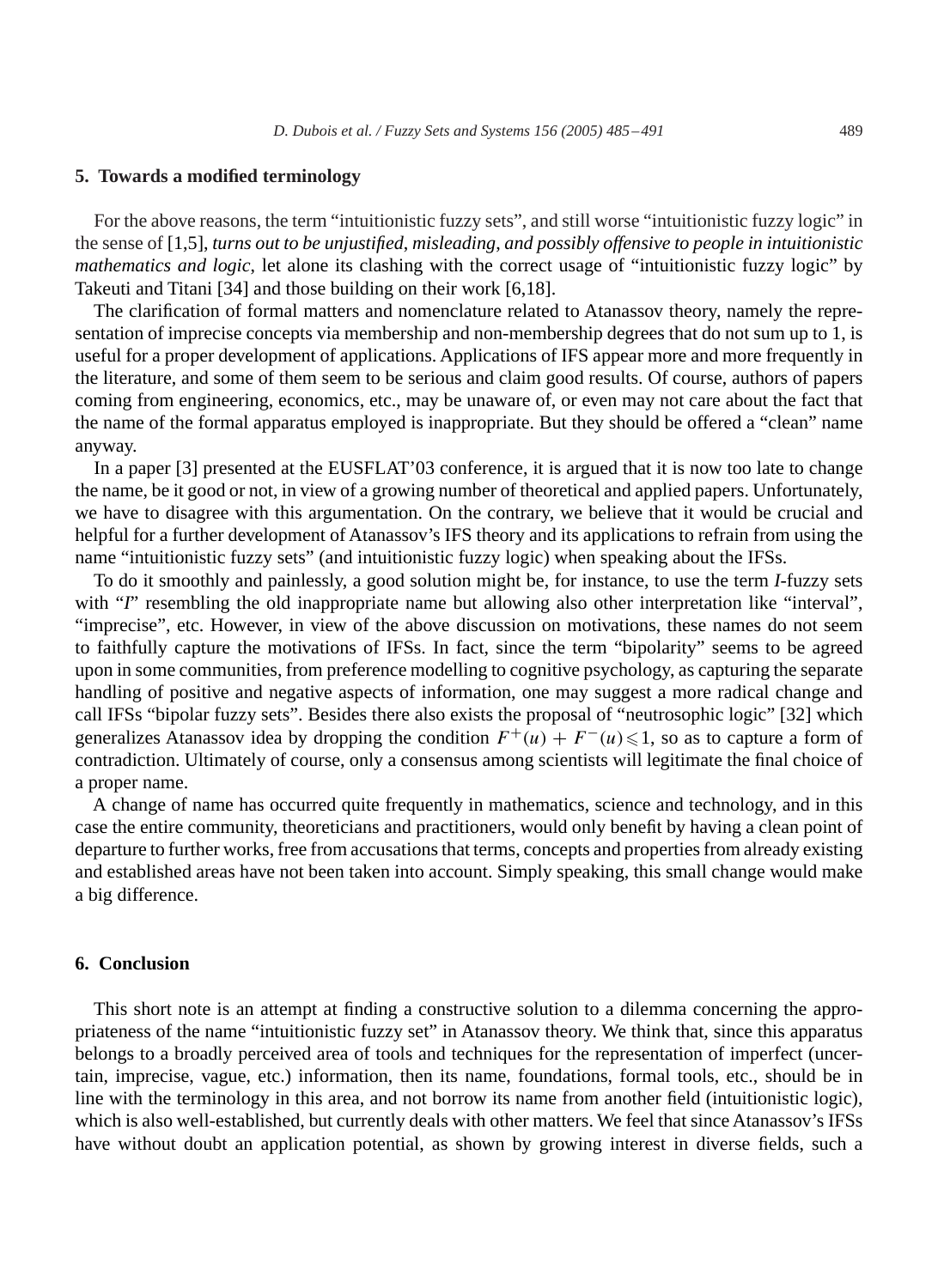terminological clarification would lead to a common and clean ground for both theoreticians and practitioners, who should use the same terms to denote the same things. It might avoid clashes between communities dealing with different matters under the same names, and promote interaction between communities dealing with similar topics but working separately, each with its own terminology, on topics where the main issue is the handling of imprecision, irrelevance or bipolarity notions for membership grades.

### **References**

- [1] K. Atanassov, Intuitionistic fuzzy sets, Fuzzy Sets and Systems 20 (1986) 87–96.
- [2] K. Atanassov, Intuitionistic Fuzzy Sets, Physica-Verlag, Heidelberg, 1999.
- [3] K. Atanassov, Intuitionistic fuzzy sets, Past, present, future, Proc. Third European Conf. on Fuzzy Logic and Technol. (Eusflat'03), Zittau, Germany, 2003, pp. 12–19.
- [4] K. Atanassov, G. Gargov, Interval valued intuitionistic fuzzy sets, Fuzzy Sets and Systems 31 (1989) 343–349.
- [5] K. Atanassov, S. Stoeva, Intuitionistic fuzzy sets, Proc. of Polish Symp. on Interval & Fuzzy Mathematics, Poznan, Aug. 1983, pp. 23–26.
- [6] M. Baaz, R. Zach, Hypersequent and proof theory for intuitionistic fuzzy logic, Proc. Comput. Sci. Logic (2000) 187–201.
- [7] H. Bustince, P. Burillo, Vague sets are intuitionistic fuzzy sets, Fuzzy Sets and Systems 79 (1996) 403–405.
- [8] J.T. Cacioppo, W.L. Gardner, G.G. Berntson, Beyond bipolar conceptualization and measures: the case of attitudes and evaluative spaces, Personality and Social Psychol. Rev. 1 (1997) 3–25.
- [9] G. Cattaneo, D. Ciucci, Generalized negations and intuitionistic fuzzy sets: a criticism to a widely used terminology, Proc. Third European Conf. on Fuzzy Logic and Technol. (Eusflat'03), Zittau, Germany, 2003, pp. 147–152.
- [10] C. Cornelis, K. Atanassov, E. Kerre, Intuitionistic fuzzy sets and interval-valued fuzzy sets: a critical comparison, Proc. Third European Conf. on Fuzzy Logic and Technol. (Eusflat'03), Zittau, Germany, 2003, pp. 159–163.
- [11] G. Deschrijver, E. Kerre, On the relationship between some extensions of fuzzy set theory, Fuzzy Sets and Systems 133 (2004) 227–235.
- [12] Z. Deng, Control problems of grey systems, System Control Lett. 1(5) (1982) 211–215.
- [13] D. Dubois, P. Hajek, H. Prade, Knowledge-driven versus data-driven logics, J. Logic Language Inform. 9 (2000) 65–89.
- [14] D. Dubois, S. Kaci, H. Prade, Bipolarity in reasoning and decision—An introduction. The case of the possibility theory framework, Proc. of the 10th Internat. Conf. Information Processing and Management of Uncertainty in Knowledge-Based Systems (IPMU'04), Perugia, Italy, 4 juillet 9 juillet 2004, pp. 959–966.
- [15] D. Dubois, W. Ostasiewicz, H. Prade, Fuzzy sets: history and basic notions, in: D. Dubois, H. Prade (Eds.), Fundamentals of Fuzzy Sets, The Handbooks of Fuzzy Sets Series, Kluwer, Dordrecht, 2000, pp. 21–124.
- [16] D. Dubois, H. Prade, Twofold fuzzy sets and rough sets—Some issues in knowledge representation, Fuzzy Sets and Systems 23 (1987) 3–18.
- [17] D. Dubois, H. Prade, Are grey sets novel?, BUSEFAL no. 44, IRIT, Univ. P. Sabatier, Toulouse, 1990, pp. 138–141.
- [18] C. Fermueller, N. Preining, A dialogue game for intuitionistic fuzzy logic based on comparison of degrees of truth, Proc. of the InTech'03 Conf., 2003.
- [19] W.L. Gau, D.J. Buehrer, Vague sets, IEEE Trans. Systems Man Cybernet. 23 (1993) 610–614.
- [20] J.A. Goguen, L-fuzzy sets, J. Math. Anal. Appl. 8 (1967) 145–174.
- [21] M. Grabisch, C. Labreuche, Bi-capacities (Parts 1 and 2) Fuzzy Sets and Systems 151 (2005) 211–259.
- [22] I. Grattan-Guiness, Fuzzy membership mapped onto interval and many-valued quantities, Z. Math. Logik. Grundladen Math. 22 (1975) 149–160.
- [23] J. Gutierrez Garcia, S.E. Rodabaugh, Order-theoretic, topological, categorical redundancies of interval-valued sets, grey fuzzy sets, vague sets, interval-valued intuitionistic sets, intuitionistic fuzzy sets and topologies, Fuzzy Sets and Systems, to appear, doi: [10.1016/j.fss.2005.05.023.](http://dx.doi.org/10.1016/j.fss.2005.05.023)
- [24] Huang Yo-Ping, Huang Chi-Chang, The integration and application of fuzzy and grey modeling methods, Fuzzy Sets and Systems 78 (1996) 107–119.
- [25] K.U. Jahn, Intervall-wertige Mengen, Math. Nach. 68 (1975) 115–132.
- [26] W.-T. Kang, Protest voting and abstention under plurality rule elections, J. Theoretical Politics 16 (2004) 71–102.

<span id="page-5-0"></span>